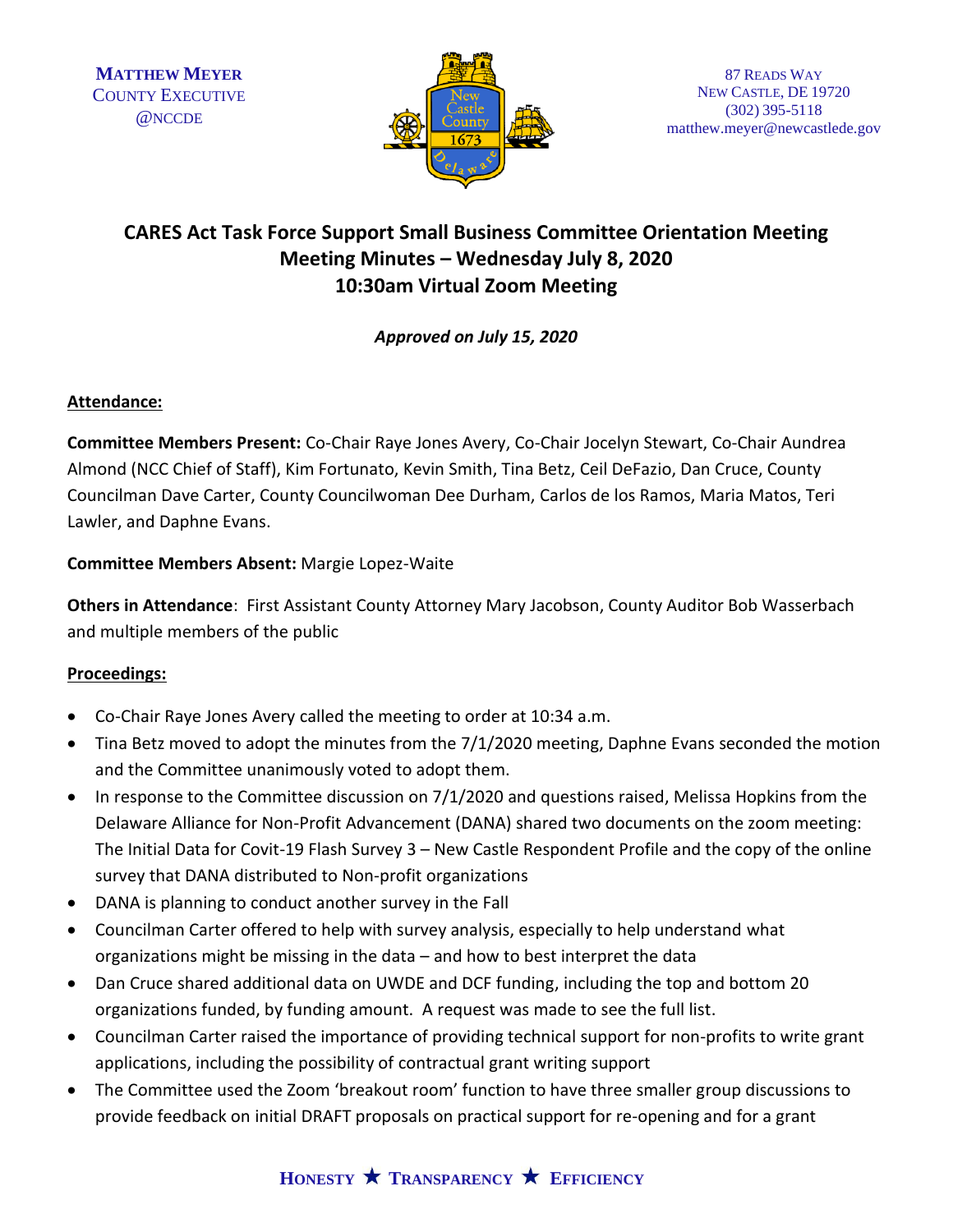application. The whole Committee then came back together and the breakout groups reported on their discussions.

- Breakout Group #1
	- o Identified multiple questions for clarification:
		- Does a Non-Profit need to have a physical presence in NCC to be eligible?
		- Why the \$50,000 threshold for requiring an audit? Is this the right threshold?
		- How would we define Full-time Employees?
	- $\circ$  NCC should host webinars to walk applicants through the application process
	- o We should look at common guidelines to determine fiscal 'health' for non-profits
	- $\circ$  Instead of a two-part program that first determines eligibility (which might select out quality organizations), perhaps approach the first step as a pre-application consultation
- Breakout Group #2
	- o Suggested adding cleaning services and potentially training services to the re-opening support proposal
	- $\circ$  Expressed concern about selecting out organizations making an impact don't exclude volunteer-based organizations (orgs with no full-time staff) from the proposals and don't assume that three organizations providing food support are overlapping and feeding the same people
	- $\circ$  Discussed importance of providing technical support and feedback to organizations
	- $\circ$  Consider contractual support to help organizations meet reporting requirements
- Breakout Group #3
	- $\circ$  Discussed the need to clarify definitions of employees full-time versus part-time
	- $\circ$  Discussed how to identify if a non-profit organization was sustainable prior to COVID-19, (i.e. asking if organizations have reserve policies). Foundations will have definitions we could leverage, and DANA has tools that non-profits used to apply for PPP loans that we could repurpose
	- o We need to ensure that the application process is easy to use, keeping in mind that many organizations are still working remotely. Would it be an online-only process?
	- $\circ$  The eligibility criteria noted would an organization need to meet all three points?
	- $\circ$  If collaboration is a goal with the grants, need to define it and help organizations connect to collaborate
- Based on the questions and feedback shared, the co-chairs will revise the proposals and discuss further in the next meeting.

## Next Steps:

• Next meeting is scheduled for Wednesday 7/15/2020 at 10:30am.

## **Public Comment:**

**HONESTY TRANSPARENCY EFFICIENCY**